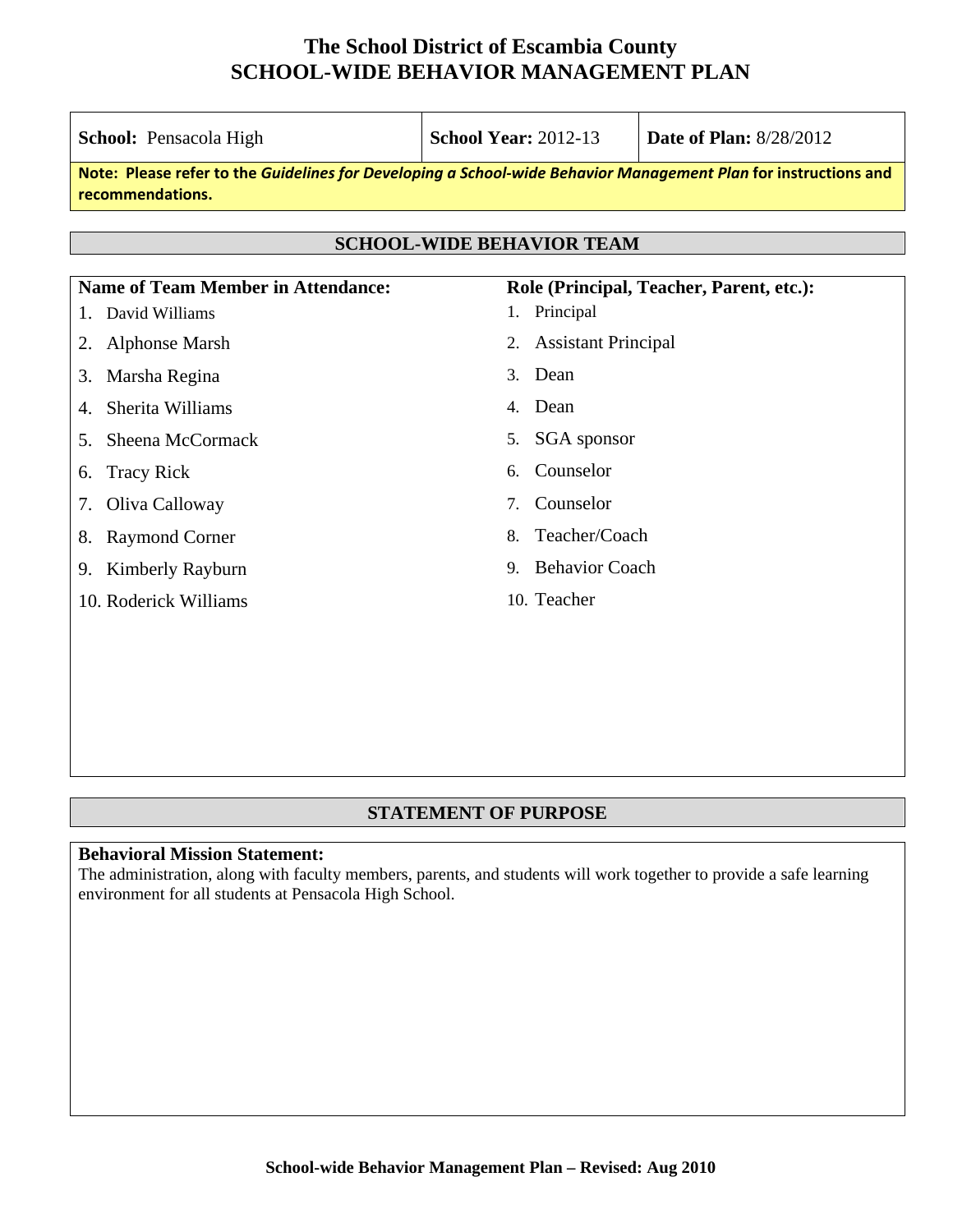#### **BASELINE DATA**

#### **PREVIOUS SCHOOL YEAR** 2011 - 2012

| <b>Office Discipline Referrals (ODR)</b>                                                        |                       |  |
|-------------------------------------------------------------------------------------------------|-----------------------|--|
| Number of Office Discipline<br>Referrals (ODR)                                                  | 3470                  |  |
| Average ODR per Student<br>$(\# ODR \div \# \text{ of students enrolled})$                      | 3470/1600<br>$= 2.16$ |  |
| Number of Students with ODR                                                                     | 906                   |  |
| <b>Out-of-School Suspensions (OSS)</b>                                                          |                       |  |
|                                                                                                 |                       |  |
| Number of Incidents of<br>Out-of-School Suspension (OSS)                                        | 821                   |  |
| Average OSS per Student<br>$(\text{\#} \text{OSS} \div \text{\#} \text{ of students enrolled})$ | $821/1600=$<br>.51    |  |

| <b>In-School Suspensions (ISS)</b>      |             |  |  |
|-----------------------------------------|-------------|--|--|
| Number of Incidents of                  | 729         |  |  |
| In-School Suspension (ISS)              |             |  |  |
| Average ISS per Student                 | $729/1600=$ |  |  |
| $(\# ISS \div \# of students enrolled)$ | .46         |  |  |
| Number of Students with ISS             | 397         |  |  |
|                                         |             |  |  |
| <b>Attendance</b>                       |             |  |  |
| <b>Average Daily Attendance</b>         | 92.7        |  |  |
|                                         |             |  |  |
| <b>Bullying Prevention</b>              |             |  |  |
| Percent of Students Trained             | 93%         |  |  |
|                                         |             |  |  |
| Percent of                              | 100%        |  |  |
| <b>Staff Trained</b>                    | required    |  |  |

#### **ADDITIONAL DATA AND OUTCOMES**

**What other data or outcomes will your school use for continuous monitoring of your school-wide behavior management plan (e.g., academic data, faculty attendance, school surveys, training, ESE referrals, etc.)? The outcomes may also include various ways of analyzing school-wide behavioral data as outlined in the** *School-wide Behavioral Data Guide* **(e.g., referrals/suspensions by grade level, location, problem behavior, time of day, student, class, etc.).**

1. Monthly disciplinary data to include but not limited to specific referral information, suspensions, attendance, academic performance, etc. will be used to adjust strategies as necessary.

2. Trends in individual student behavior will be analyzed to determine an effective intervention or particular course of action necessary to improve behavior.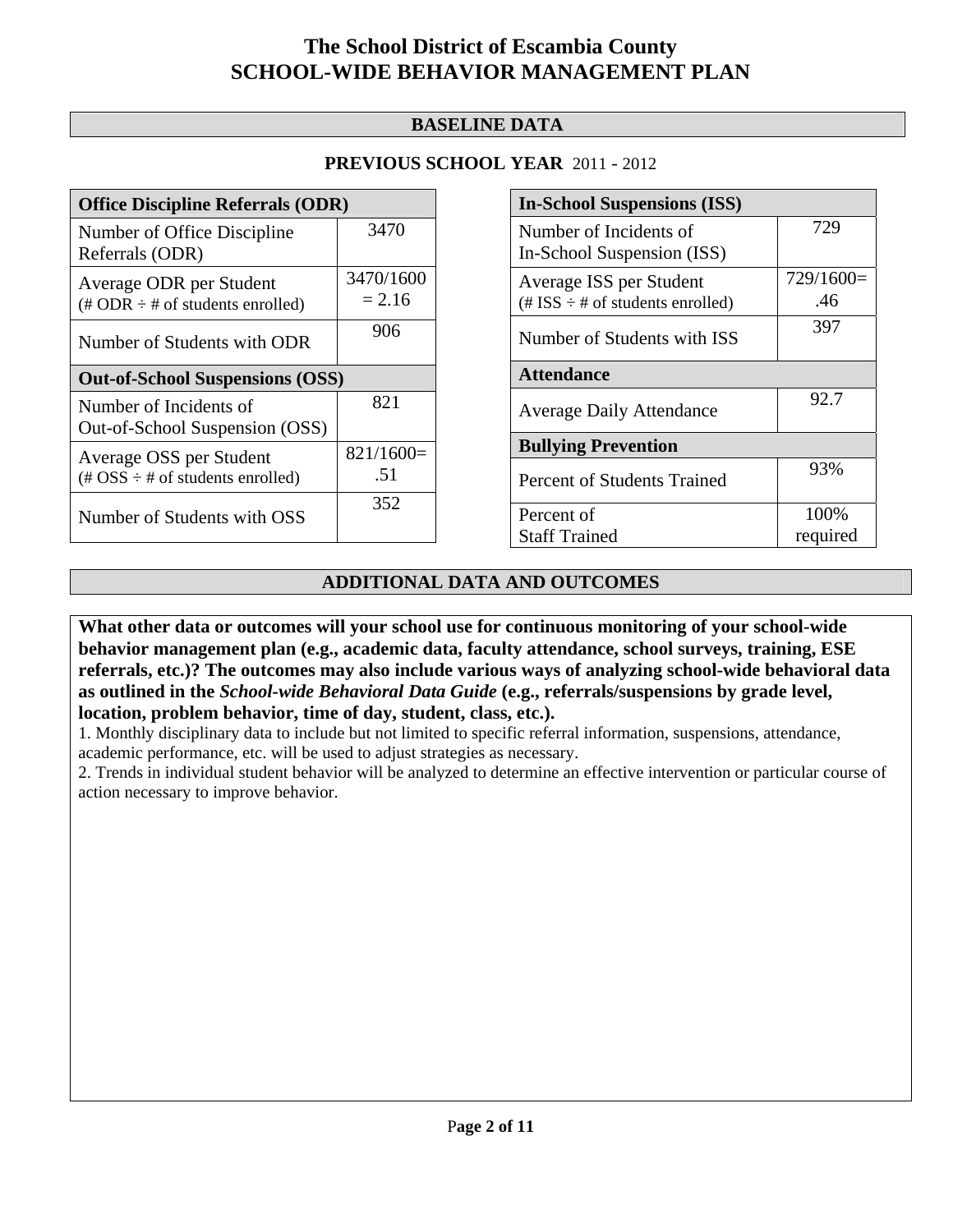|    | SCHOOL-WIDE BEHAVIORAL GOALS                                                                                |
|----|-------------------------------------------------------------------------------------------------------------|
|    |                                                                                                             |
|    | 1. Out-of-school suspension<br>Reduce out-of-school suspensions by 3% by June 1, 2013                       |
|    | 2. Attendance<br>Maintain or increase average daily attendance at or above 92% by June 1, 2013              |
|    | 3. Bullying<br>Ensure at least 90% of our students receive bullying training by June 1, 2013                |
| 4. | <b>Office Discipline Referrals</b><br>Decrease the number of office discipline referrals 3% by June 1, 2013 |
| 5. | Other                                                                                                       |
|    | 6. Other                                                                                                    |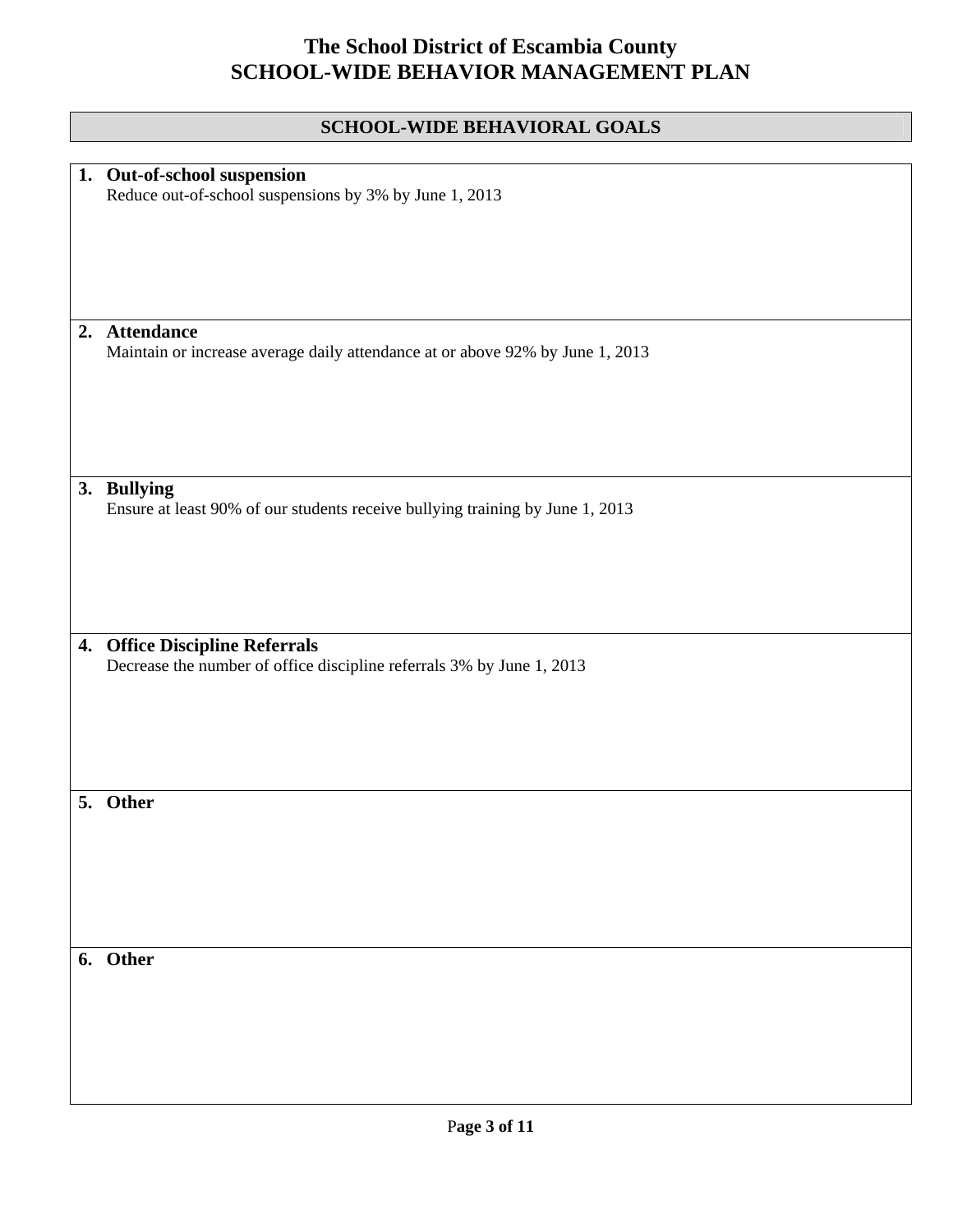#### **PROGRESS MONITORING**

**Your school-wide behavior team should meet to review data and discuss concerns or revisions to your school-wide behavior management plan once a month and complete progress monitoring forms quarterly. Describe when you plan to meet (days, location, and time) throughout the school year.**  Our team will meet the  $2<sup>nd</sup>$  week of each month from September thru June, at 7:50 am in the conference room.

**Describe the procedures that your school will use to collect, summarize, and analyze the behavioral data prior to team meetings. Procedures are required for entering the information into the database, summarizing the data, and developing graphs using the** *School-wide Behavioral Data Guide***.** 

Disciplinary data are input through the Dean's office as incidents occur by utilizing the TERMS system. Necessary reports are generated through the data clerk's office. Reports are collected and analyzed by the Behavior Team during meetings in order to summarize the data and identify any trends that are occuring throughout the school year.

**How will your school document the school-wide behavior team meetings?** Mr. Marsh will keep a record of each meeting. This record will contain a list of those present as well as items discussed.

**Describe how your school-wide behavior team will share the data and outcomes with your faculty, staff, and other stakeholders?** 

We will report our findings and strategies to our Parent Teacher Student Association (PTSA), School Advisory Council (SAC), and International Baccalaureate Support Foundation (IBSF), and will also share information with our faculty and staff during meetings throughout the year. We will also share significant improvements or incentives with the school community through the school messenger system.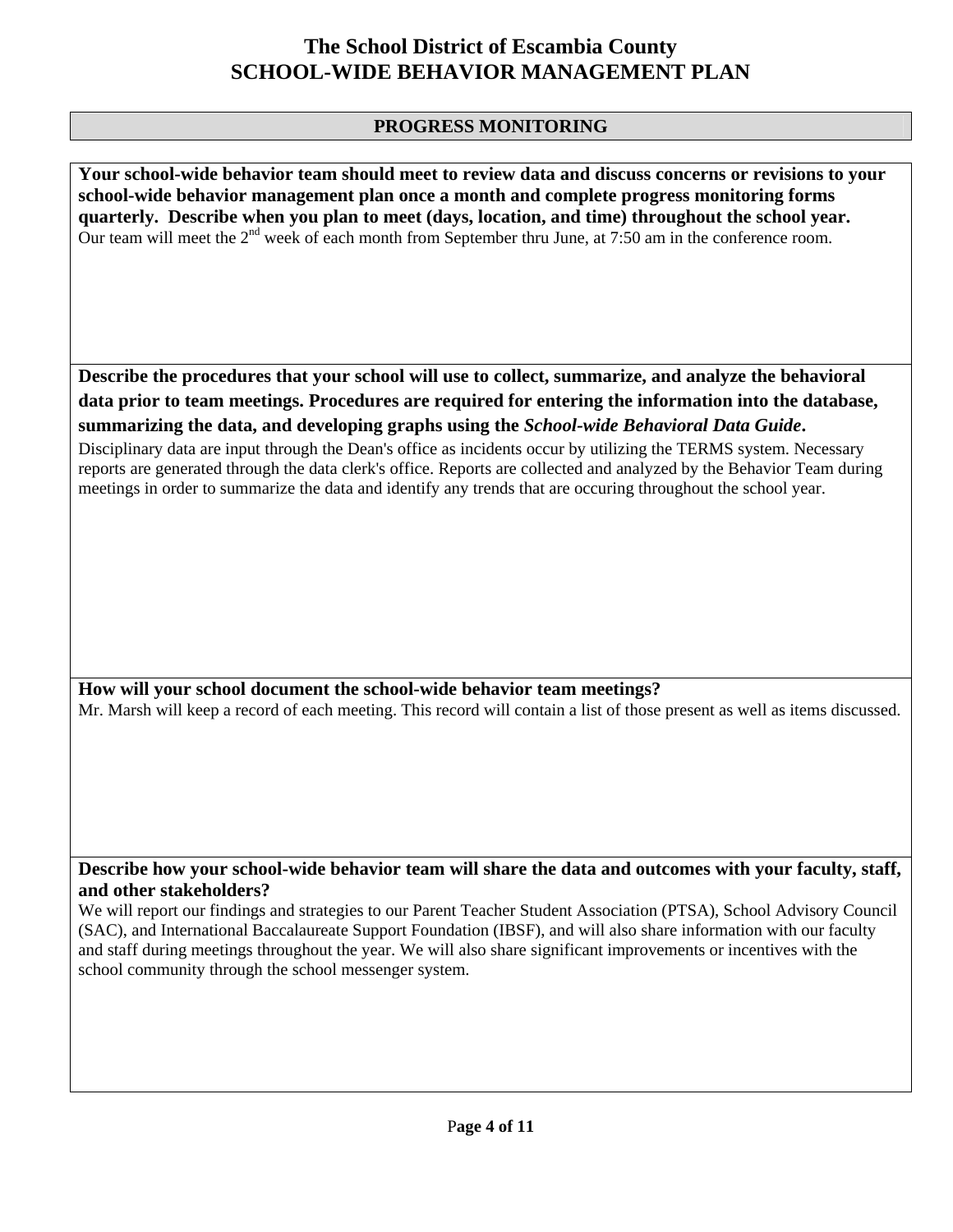### **SCHOOL EXPECTATIONS AND RULES**

### **List 3 – 5 school-wide expectations**

1. Maintain a safe learning environment free from harassment, bullying, or violence of any kind.

2. All students will be respectful to teachers, staff, and each other.

3. All students are responsible for adherence to the rules and regulations outlined in the Student Rights and Responsibilities Handbook.

| Rules/               | <b>Setting:</b>                                                                                                                                          | <b>Setting:</b>                                                                                         | <b>Setting:</b>                                                                                                                                                                      | <b>Setting:</b>                                                                                                                                  |
|----------------------|----------------------------------------------------------------------------------------------------------------------------------------------------------|---------------------------------------------------------------------------------------------------------|--------------------------------------------------------------------------------------------------------------------------------------------------------------------------------------|--------------------------------------------------------------------------------------------------------------------------------------------------|
| <b>Expectations:</b> | Hall                                                                                                                                                     | Classroom                                                                                               | Cafeteria                                                                                                                                                                            | Arrival/Dismissal                                                                                                                                |
| Safety               | 1. Walk in an orderly<br>fashion to destination.<br>2. Stay to the right in<br>the direction or travel<br>within the hall.<br>3. No loitering            | 1. Follow instructions.<br>2. Stay in assigned area.                                                    | 1. Follow directions.<br>2. Report any accidents.                                                                                                                                    | 1. Walk in an orderly<br>fashion to destination.<br>2. Be aware of<br>surroundings.<br>3. Report any accidents<br>or injuries<br>3. No loitering |
| Respectful           | 1. Be courteous and<br>respectful to others.<br>2. Be aware of other<br>classes in session and<br>keep noise to a<br>minimum.                            | 1. Stay seated.<br>2. Raise your hand to<br>speak aloud.<br>3. Follow your teacher's<br>directions.     | 1. When finished<br>eating, maintain<br>cleanliness in the<br>cafeteria by placing<br>trash in the appropriate<br>trash receptacle.<br>2. Stay in your place in<br>line/no skipping. | 1. Move swiftly to your<br>destination.<br>2. Follow your correct<br>route without timely<br>detours.                                            |
| Responsibility       | 1. Help new students.<br>2. Be on time to class.<br>3. Adhere to dress code<br>3. Follow all rules and<br>regulations as outlined<br>in the R&R handbook | 1. Be prepared for class<br>and take part in<br>classroom activities.<br>2. Follow class<br>procedures. | 1. Clean your area.<br>2. Exit through correct<br>doors.                                                                                                                             | 1. Travel expeditiously<br>to appropriate area.<br>2. Do not loiter.<br>3. Keep traffic moving.                                                  |
|                      |                                                                                                                                                          |                                                                                                         |                                                                                                                                                                                      |                                                                                                                                                  |
|                      |                                                                                                                                                          |                                                                                                         |                                                                                                                                                                                      |                                                                                                                                                  |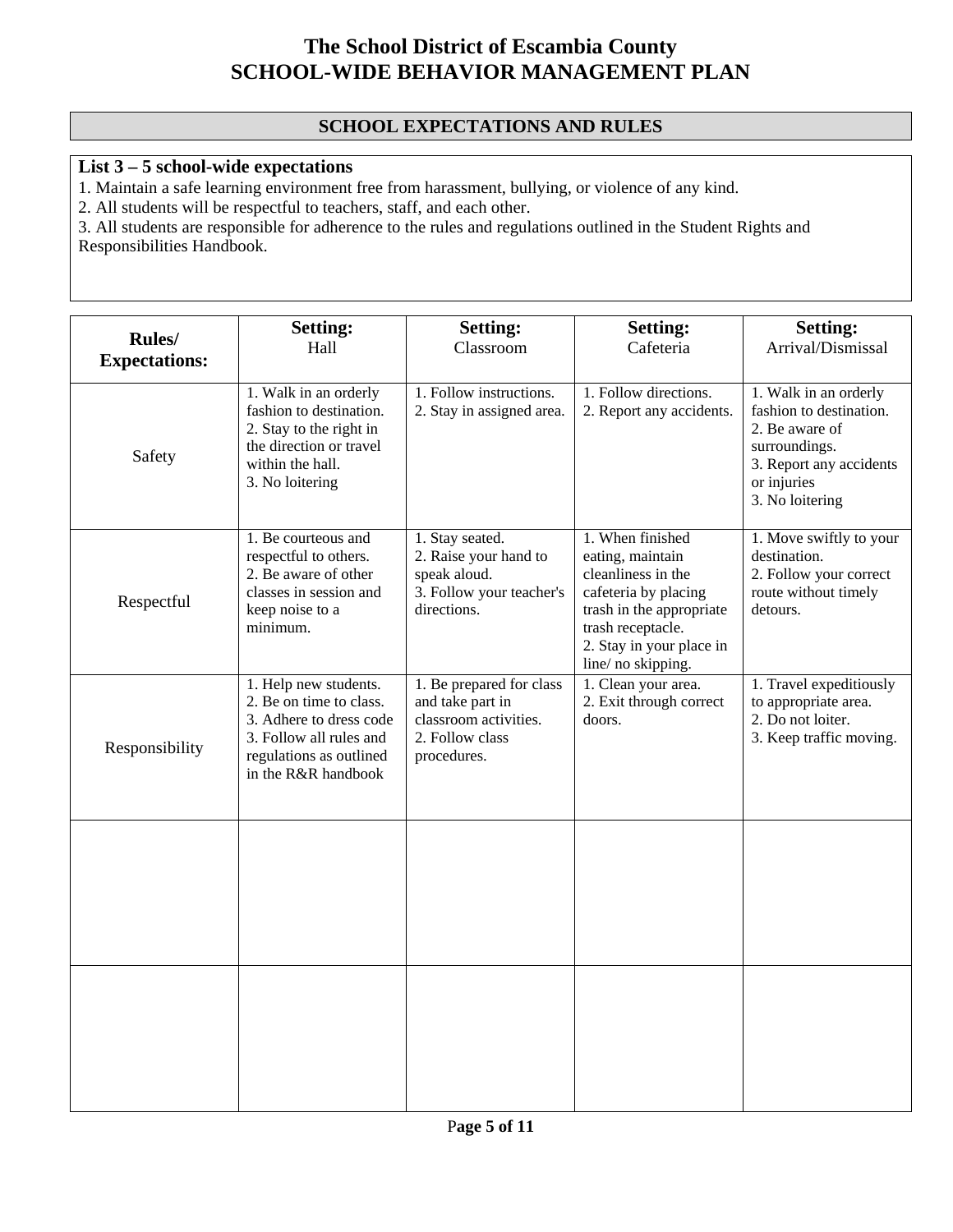## **TEACHING EXPECTATIONS AND RULES**

| How will your school introduce the school-wide expectations and rules to all of your students and staff?<br>We will introduce expectations and portions of our plan during the class assemblies the first month of the year. We will<br>re-enforce behaviors through the use of CCTV and posters. We will inform our faculty during our staff meetings and<br>department meetings. |
|------------------------------------------------------------------------------------------------------------------------------------------------------------------------------------------------------------------------------------------------------------------------------------------------------------------------------------------------------------------------------------|
| During the school year, what activities will your school implement to encourage on-going direct<br>instruction of the school-wide expectations and rules? How will your school embed the expectations and                                                                                                                                                                          |
| rules into the daily curriculum?<br>1. Through the use of CCTV and announcements, we will encourage continious direct instruction of expectations and                                                                                                                                                                                                                              |
| rules.<br>2. Signs posted on campus and in classrooms will be utilized to embed expectations and rules into the daily curriculum.                                                                                                                                                                                                                                                  |
|                                                                                                                                                                                                                                                                                                                                                                                    |
| How often will you plan to provide refresher training on expectations and rules to staff and students in<br>your school? How will you orient and teach new students who arrive mid-year?                                                                                                                                                                                           |
| 1. Faculty and students will take the bullying quiz.<br>2. SGA will hang posters around campus.                                                                                                                                                                                                                                                                                    |
| 3. We will use our CCTV to scroll rules daily.<br>4. We will use teacher plan days for refreshers and/or new information.                                                                                                                                                                                                                                                          |
| 5. Students who arrive mid-year will be given an overview of expectations from guidance and a copy of the R&R<br>Handbook for review.                                                                                                                                                                                                                                              |
|                                                                                                                                                                                                                                                                                                                                                                                    |
|                                                                                                                                                                                                                                                                                                                                                                                    |
|                                                                                                                                                                                                                                                                                                                                                                                    |
|                                                                                                                                                                                                                                                                                                                                                                                    |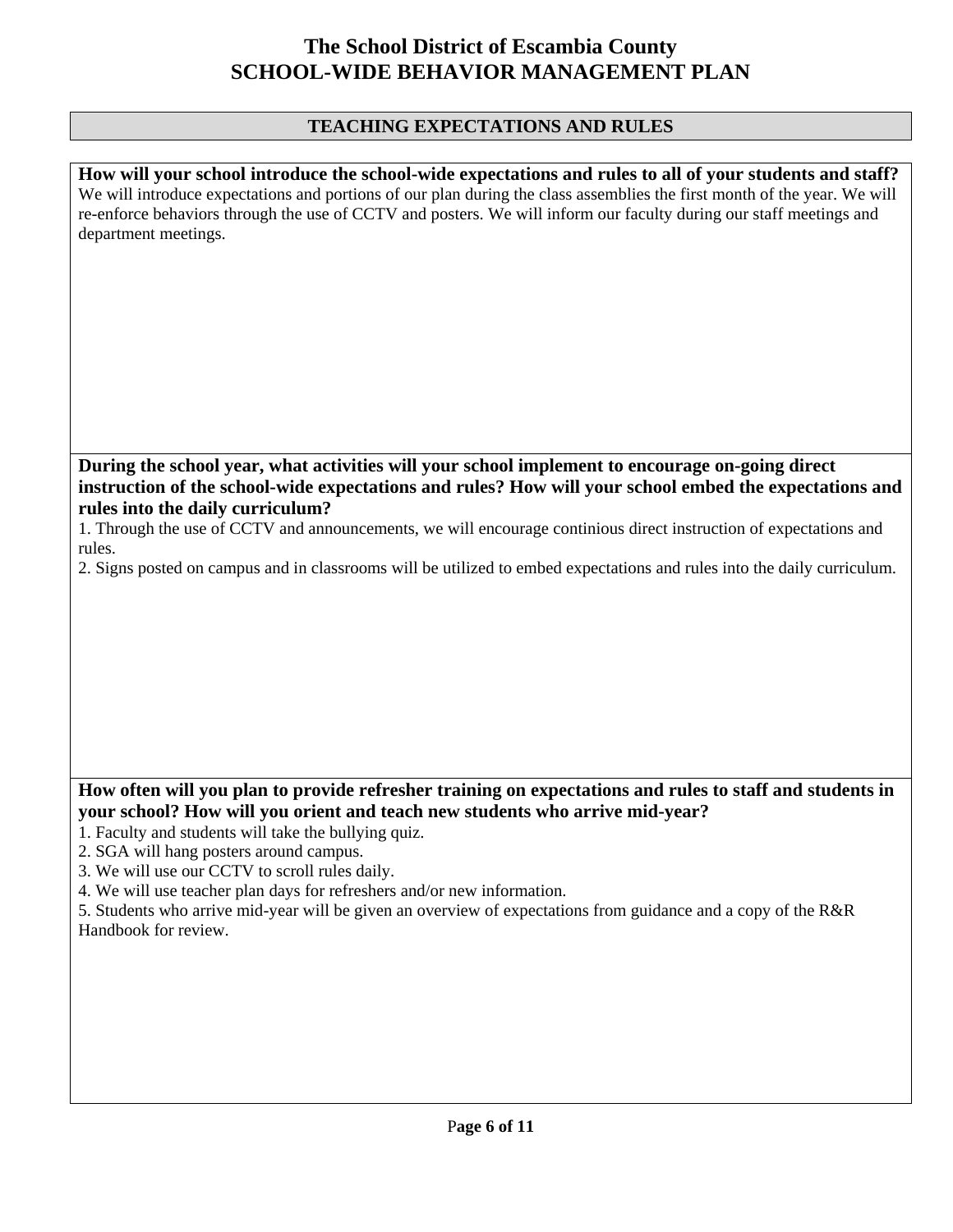## **REWARD/RECOGNITION PROGRAM**

| What type of reward system will you use?                                                                            |
|---------------------------------------------------------------------------------------------------------------------|
| Student will be rewarded or recognized in the following methods:                                                    |
| 1. Student recognition for good behavior (gift cards)                                                               |
| 2. Other awards such as passes to school events                                                                     |
| 3. Recognition through CCTV                                                                                         |
| 4. Marquee                                                                                                          |
|                                                                                                                     |
| 5. In class recognition through student of the week awards                                                          |
| 6. Tiger of the month.                                                                                              |
|                                                                                                                     |
|                                                                                                                     |
|                                                                                                                     |
|                                                                                                                     |
|                                                                                                                     |
|                                                                                                                     |
|                                                                                                                     |
|                                                                                                                     |
|                                                                                                                     |
| Describe the behaviors for which you will reward or recognize students.                                             |
| 1. Appropriate behavior in class.                                                                                   |
| 2. Appropriate behavior in out-of-class situations.                                                                 |
| 3. Students demonstrating extra effort beyond expectations.                                                         |
| 4. Students demonstrating good citizenship by helping others.                                                       |
|                                                                                                                     |
| 5. Students making huge improvements in behavior.                                                                   |
| 6. Crime stoppers will also be rewared through the Pensacola Police Department or Escambia County Sheriff's Office. |
|                                                                                                                     |
|                                                                                                                     |
|                                                                                                                     |
|                                                                                                                     |
|                                                                                                                     |
|                                                                                                                     |
|                                                                                                                     |
|                                                                                                                     |
|                                                                                                                     |
|                                                                                                                     |
| How will you implement the reward system?                                                                           |
| 1. Teachers will report behaviors to the behavior team.                                                             |
| 2. Rewards will be given 2-3 times per nine weeks.                                                                  |
| 3. Teacher awards will be implemented on a weekly basis.                                                            |
| 4. The reward system will be evaluated by the school-wide behavior team throughout the year.                        |
|                                                                                                                     |
|                                                                                                                     |
|                                                                                                                     |
|                                                                                                                     |
|                                                                                                                     |
|                                                                                                                     |
|                                                                                                                     |
|                                                                                                                     |
|                                                                                                                     |
|                                                                                                                     |
|                                                                                                                     |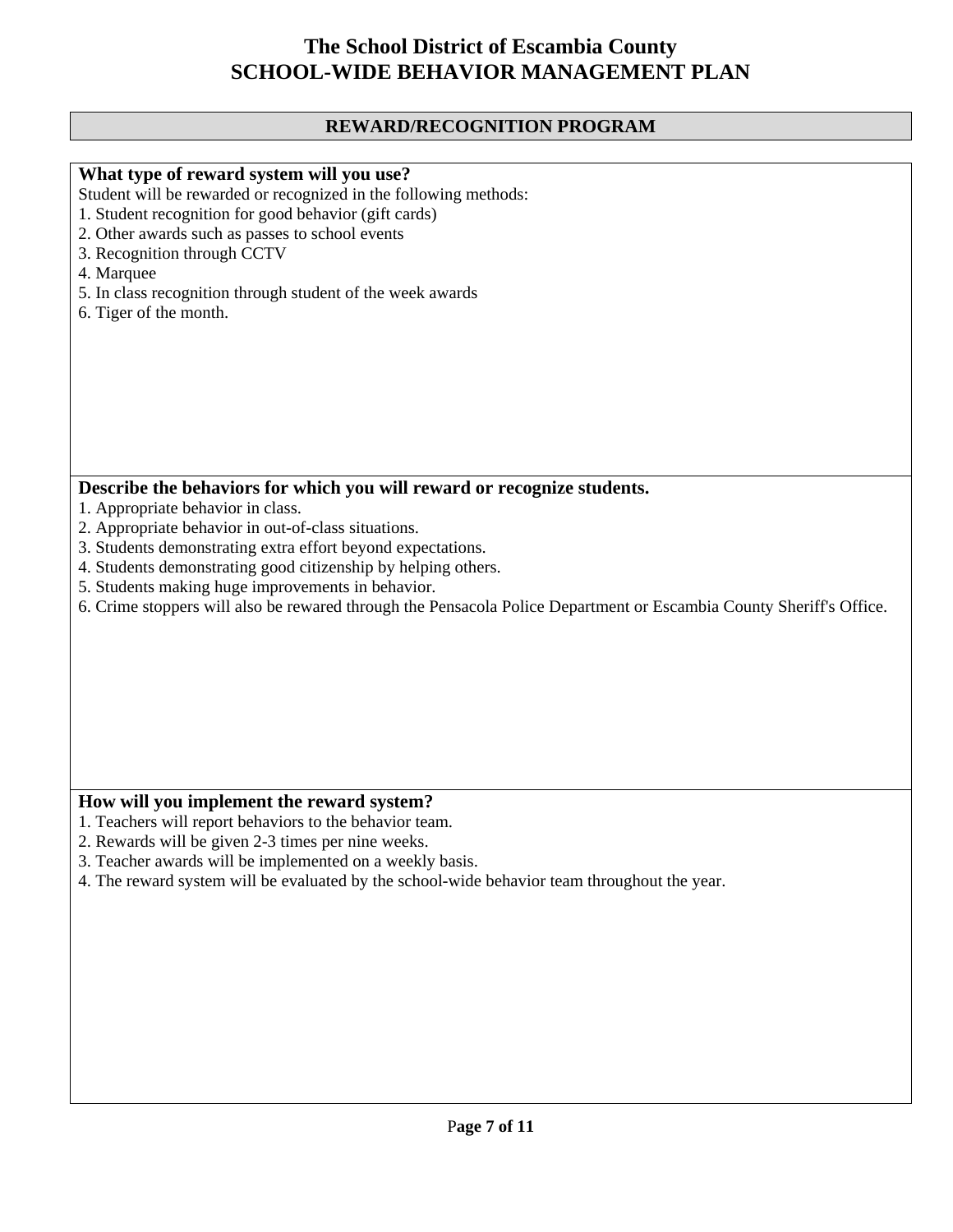#### **DISCIPLINARY PROCEDURES**

#### **Explain the discipline process at your school. Differentiate between minor and major behavior incidents and describe the process for documenting and addressing both types of incidents.**

1. The referral will be handled in the Deans' office.

2. A valid effort will be made to contact parents via phone, e-mail, or letter as necessary.

3. Deans and Behavior Coaches will input the data into the computer system.

4. Major incidents such as fighting, bullying, harassment, etc.. will result in disciplinay referrals to the Dean's office where the appropriate disciplinary action is taken in reference to the adjudication guidelines. Incidents resulting in suspension will necessitate the generation of suspension letters to be mailed to the parents in addition to a valid effort to make parental contact by phone.

5. Minor incidents such as cellphone violations, inappropriate dress, tardy, etc..may be handled with student or parent conferences. These incidents may result in in referrals and disciplinary actions such as a warning, work detail, detention, etc. in reference to the adjudication guidelines.

5. Documentation is done through the TERMS system and with the school SRO if necessary.

6. Students with 5 or more referrals will be given a behavior contract stipulating upon receipt of their next serious referral or next 3 referrals for minor offences, they will be recommended for placement in the Alternative Education program.

7. Student assigned to Alternative Education will be given a behavior contract upon assignment stipulating expectations: for minor offenses (dress code, cell phone, minor disruption, etc.):  $1<sup>st</sup>$  referral will result in a 3 day suspension,  $2<sup>nd</sup>$  referral will result in a 5 day suspension, and a  $3<sup>rd</sup>$  referral will result in a 10 day suspension and recommendation for alternative placement. For a major offense (fighting, threatening school personnel, etc.) the student will receive a 10 day suspension and immediate recommendation for alternative placement and/or expulsion.

#### **What intervention strategies will your school use to prevent behavior that results in discipline referrals and out-of-school suspensions?**

- 1. Verbal Warnings
- 2. Behavior Contracts
- 3. Parental involvement
- 4. Loss of privileges
- 5. Referral to counselor or intervention specialist
- 6. Mentoring

7. Certain staff members will be placed in strategic locations to provide additional monitoring and supervision in areas which have proven to be problematic.

8. Teachers will be standing in the doorway of the classrooms inbetween class changes to provide additional monitoring in the hallways.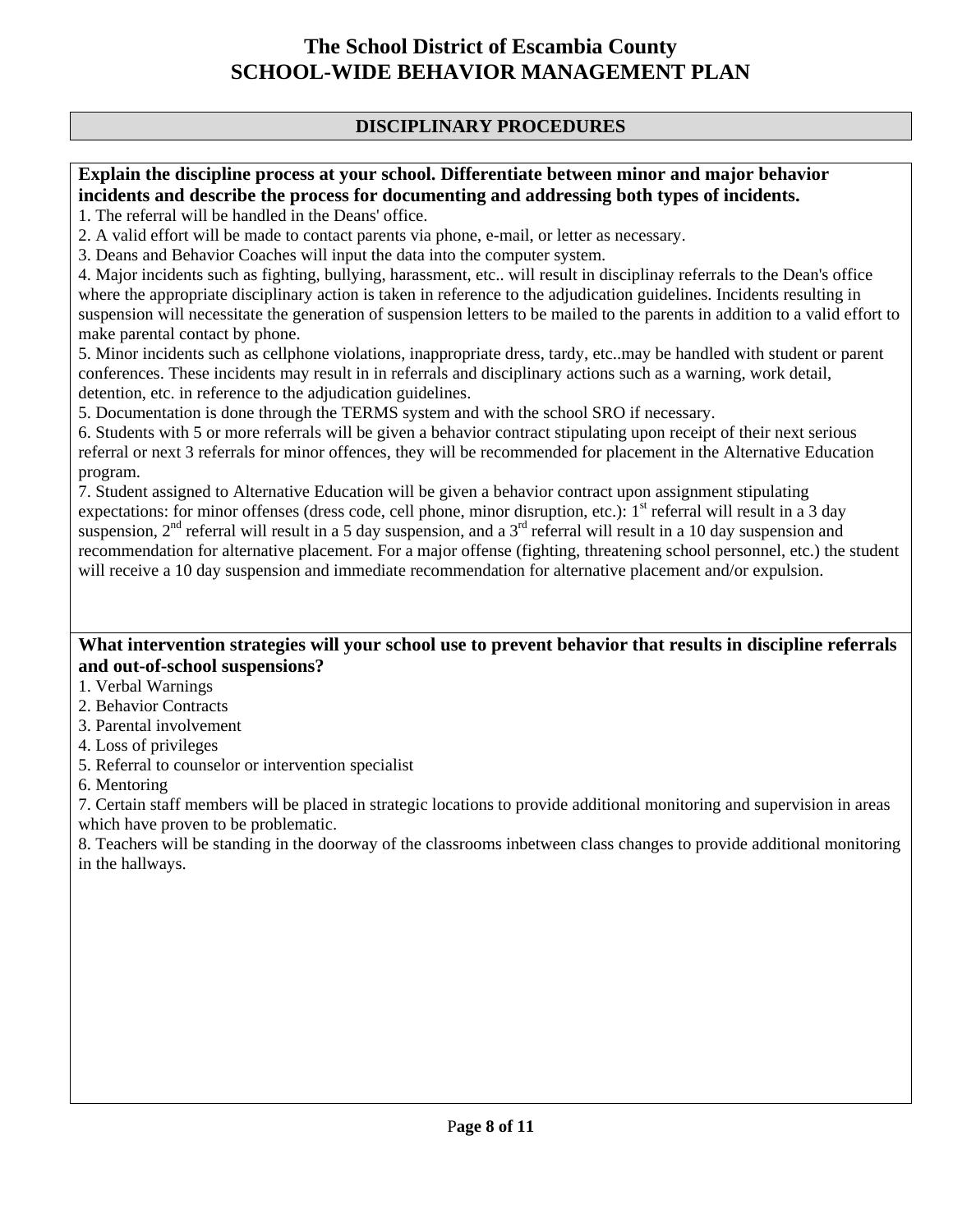## **DISCIPLINARY PROCEDURES (continued)**

| What are the consequences or disciplinary actions that are used in your school?                                         |  |
|-------------------------------------------------------------------------------------------------------------------------|--|
| 1. Verbal warning                                                                                                       |  |
| 2. Work detail                                                                                                          |  |
| 3. Counseling                                                                                                           |  |
| 4. Saturday work detail                                                                                                 |  |
| 5. In-school suspension                                                                                                 |  |
| 5. Behavior contract                                                                                                    |  |
| 6. Restitution                                                                                                          |  |
| 7. Confiscation of unauthorized property                                                                                |  |
| 8. Loss of privileges                                                                                                   |  |
| 9. Out-of-school suspension                                                                                             |  |
| 10. Alternative placement                                                                                               |  |
|                                                                                                                         |  |
|                                                                                                                         |  |
|                                                                                                                         |  |
|                                                                                                                         |  |
|                                                                                                                         |  |
|                                                                                                                         |  |
|                                                                                                                         |  |
|                                                                                                                         |  |
|                                                                                                                         |  |
|                                                                                                                         |  |
|                                                                                                                         |  |
|                                                                                                                         |  |
|                                                                                                                         |  |
| <b>For Middle or High Schools:</b>                                                                                      |  |
| How do the adjudication guidelines complement your disciplinary procedures?                                             |  |
|                                                                                                                         |  |
| The Deans refer to the adjudication guidelines as a measure to ensure consistency and fairness are maintained and the   |  |
| appropriate level of discipline is administered for a particular offense. Reference to the adjudication guidelines also |  |
| ensure that disciplinary actions are consistent with and throughout the district.                                       |  |
|                                                                                                                         |  |
|                                                                                                                         |  |
|                                                                                                                         |  |
|                                                                                                                         |  |
|                                                                                                                         |  |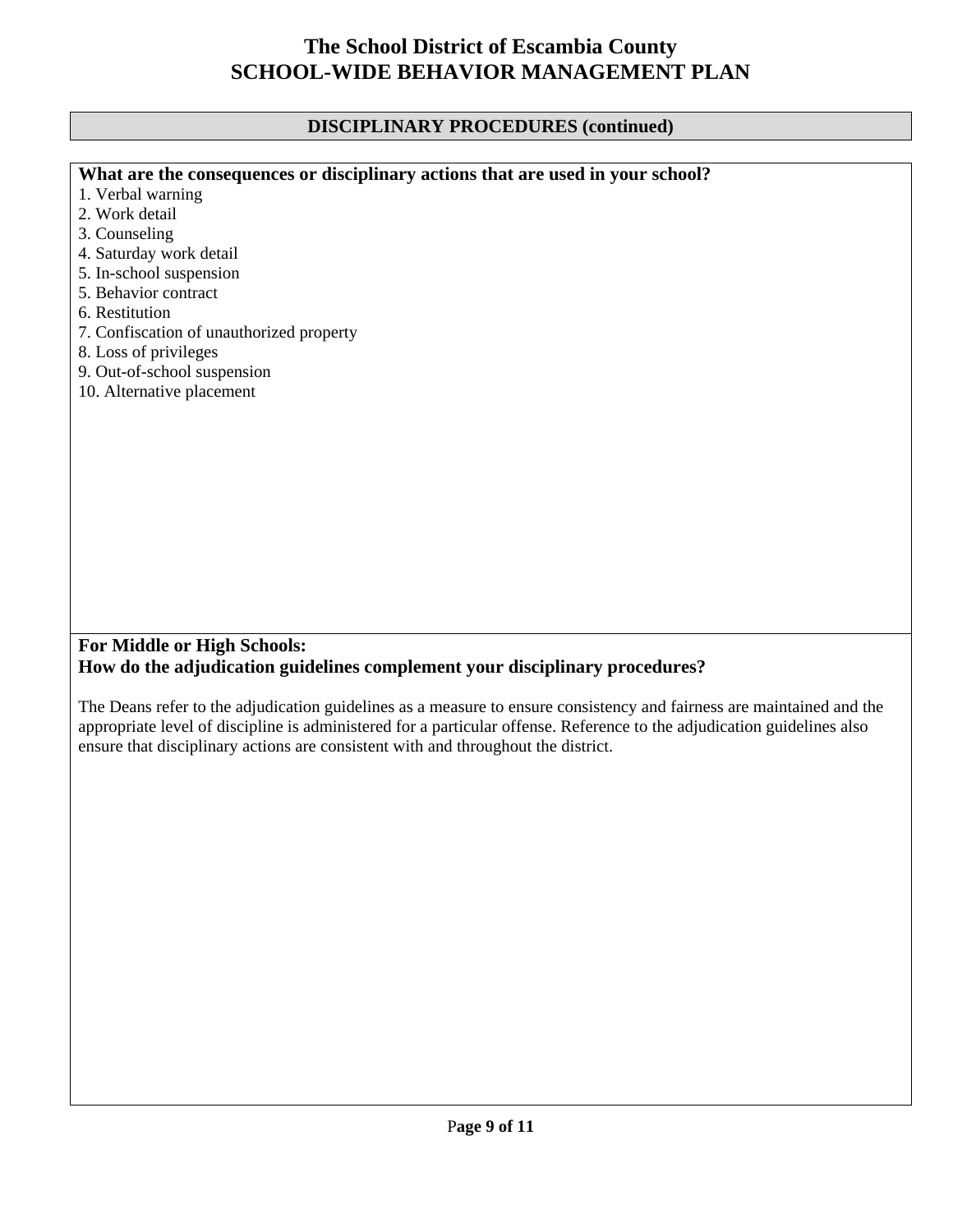## **TRAINING AND IMPLEMENTATION**

| Describe any training needs, material needs, and/or environmental arrangements necessary to<br>implement your school-wide behavior management plan.<br>1. Time spent during pre-school days.<br>2. Time needed during teacher planning days.<br>3. Handouts given to faculty.<br>4. Bullying quiz (generated by Deans).<br>5. Incentives given through the faculty and PTSA<br>6. Fred Jones or Disrtict training opportunities in classroom management for new and/or struggling teachers. |
|---------------------------------------------------------------------------------------------------------------------------------------------------------------------------------------------------------------------------------------------------------------------------------------------------------------------------------------------------------------------------------------------------------------------------------------------------------------------------------------------|
|                                                                                                                                                                                                                                                                                                                                                                                                                                                                                             |
| Describe how your school will train all faculty and staff on your school-wide behavior management<br>plan. How will you orient and teach new faculty and staff who arrive mid-year?<br>1. Pre-school meetings<br>2. Teacher planning day meetings<br>3. Distribution of the plan<br>4. Discipline tips during pre-school<br>5. Teacher mentoring<br>6. Utilize the safeschools videos and the school bullying quiz.                                                                         |
| What school-wide routines and procedures will be implemented by all faculty and staff to facilitate<br>your school-wide behavior management plan?<br>1. Teachers standing outside of their rooms between classes.<br>2. Hallway procedure signs.<br>3. School information posted in classrooms.                                                                                                                                                                                             |
| 4. Classroom rules posted.<br>5. Teacher-led detentions for students.<br>6. CCTV                                                                                                                                                                                                                                                                                                                                                                                                            |